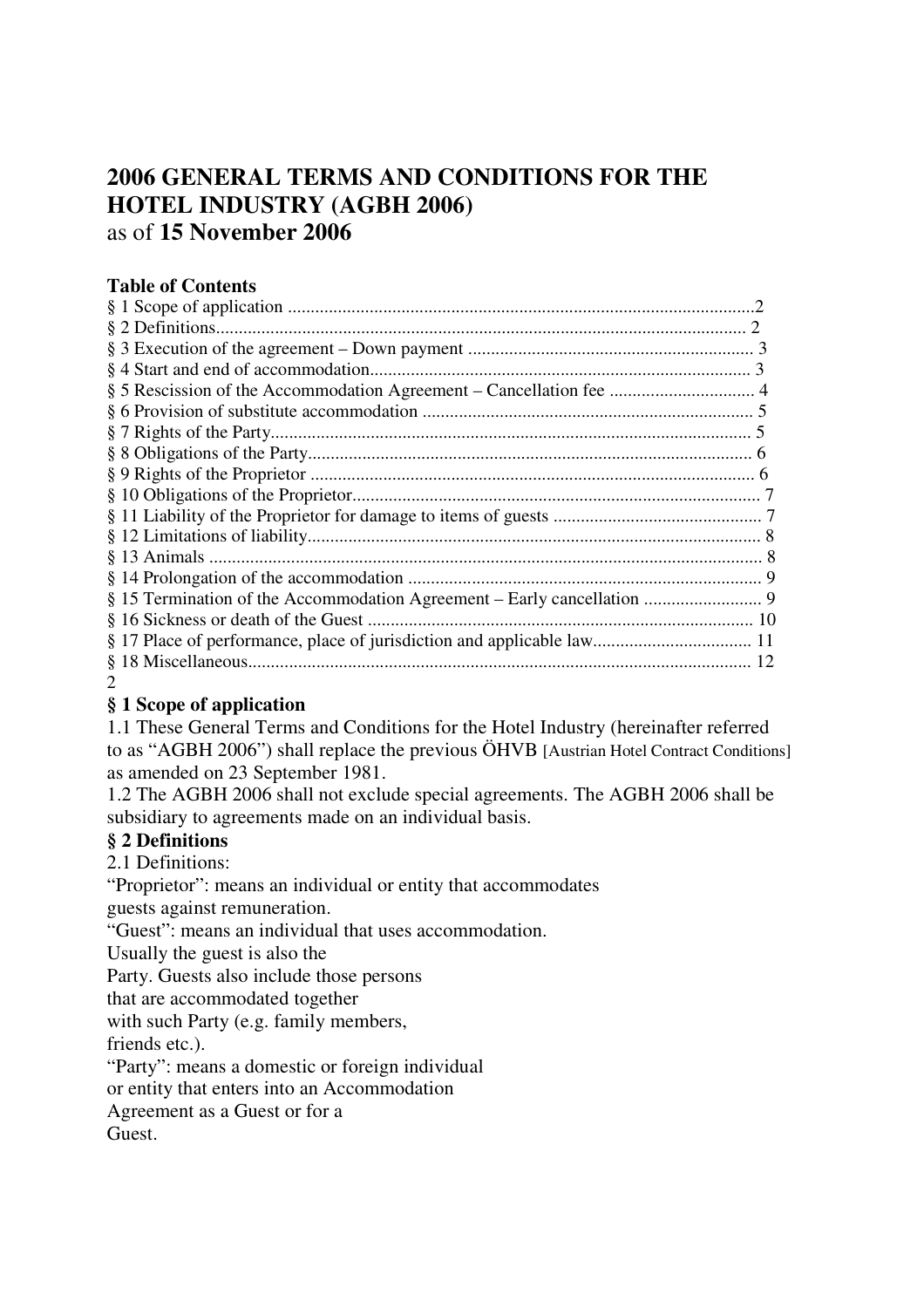"Consumer" and "Entrepreneur": these terms shall be construed as defined by the 1979 Consumer Protection Act (*Konsumentenschutzgesetz*) as amended. "Accommodation Agreement": means the agreement made between the Proprietor and the Party, the contents of which are specified below.

3

# **§ 3 Execution of the agreement – Down payment**

3.1 The Accommodation Agreement shall be deemed entered into upon the acceptance of the Party's order by the Proprietor. Electronic declarations shall be deemed received when they can be collected by the party to which they are addressed under normal circumstances provided that they are received during the published business hours of the Proprietor.

3.2 The Proprietor shall be entitled to enter into the Accommodation Agreement under the condition that the Party makes a down payment. In such event, the Proprietor shall be obliged to inform the Party of the required down payment before accepting the written or oral order of the Party. If the Party agrees to the down payment (in writing or orally), the Accommodation Agreement shall be deemed entered into upon the receipt of the Party's declaration of consent on the down payment by the Proprietor.

3.3 The Party shall be obliged to make the down payment no later than 7 days (receipt) before the accommodation. The costs for the financial transaction (e.g. remittance fee) shall be paid by the Party. Credit and debit cards shall be subject to the terms and conditions of the issuing company.

3.4 The down payment shall be deemed an instalment of the agreed remuneration.

#### **§ 4 Start and end of accommodation**

4.1 Unless the Proprietor offers any other time of occupancy, the Party shall be entitled to move into the rented rooms from 4.00 p.m. on the agreed date ("date of arrival"). 4.2 If a room is occupied for the first time before 6.00 a.m., the preceding night shall be deemed the first night of accommodation.

4.3 The rented rooms shall be vacated by the Party by 12.00 noon on the date of departure.

The Proprietor shall be entitled to charge another day if the rented rooms are not vacated in time.

4

#### **§ 5 Rescission of the Accommodation Agreement – Cancellation fee Rescission by the Proprietor**

5.1 If the Accommodation Agreement provides for a down payment and such down payment has not been made by the Party in time, the Proprietor may rescind the Accommodation Agreement without granting any grace period.

5.2 If the Guest fails to arrive by 6.00 p.m. on the agreed date of arrival, the Proprietor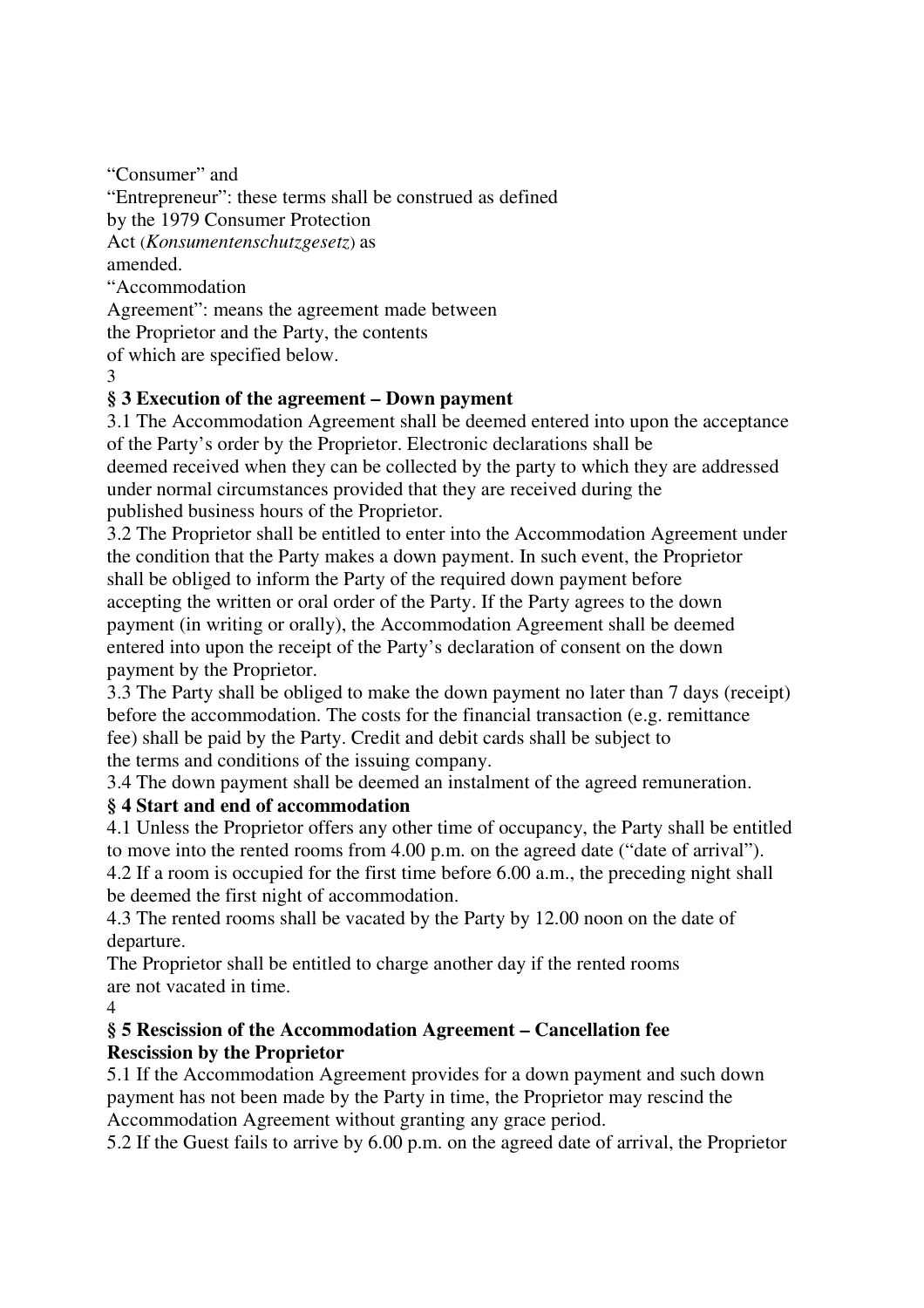shall not be obliged to accommodate them unless a later time of arrival has been agreed upon.

5.3 If the Party has made a down payment (see 3.3), the rooms shall be deemed reserved until 12.00 noon on the day following the date of arrival at the latest. If a down payment to the amount of more than four days has been made, the obligation to accommodate the Guest shall end on 6.00 p.m. on the fourth day, the date of arrival being deemed the first day, unless the Guest informs the Proprietor of a later date of arrival.

5.4 Unless otherwise agreed upon, the Proprietor may rescind the Accommodation Agreement for objectively justified reasons by means of a unilateral declaration by 3 months before the agreed date of arrival of the Party.

# **Rescission by the Party – Cancellation fee**

5.5 The Party may rescind the Accommodation Agreement by means of a unilateral declaration by 3 months before the agreed date of arrival of the Guest without being liable to pay a cancellation fee.

5.6 Outside the period specified in § 5.5., the Party may only rescind the Accommodation Agreement by means of a unilateral declaration subject to the following cancellation fees:

- 40% of the total agreed price by 1 month before the date of arrival;

- 70% of the total agreed price by 1 week before the date of arrival;

- 90% of the total agreed price within the last week preceding the date of arrival. 5

**3 months or more 3 months to 1 month 1 month to 1 week up to 1 week**  no cancellation  $f_{\rho\rho}$ 40% 70% 90%

#### **Prevention from arrival**

5.7 If the Party is prevented from arriving at the accommodating establishment on the date of arrival since this is impossible due to unforeseeable extraordinary events (e.g. extreme snowfall, floods etc.), the Party shall not be obliged to pay the agreed remuneration for the date of arrival.

5.8 The obligation to pay the remuneration for the booked stay shall revive as soon as the arrival becomes possible again provided that it becomes possible within three days.

#### **§ 6 Provision of substitute accommodation**

6.1 The Proprietor may provide the Party or the guests with adequate substitute accommodation

(of the same quality) provided that this is reasonable for the Party,

particularly if the difference is insignificant and objectively justified.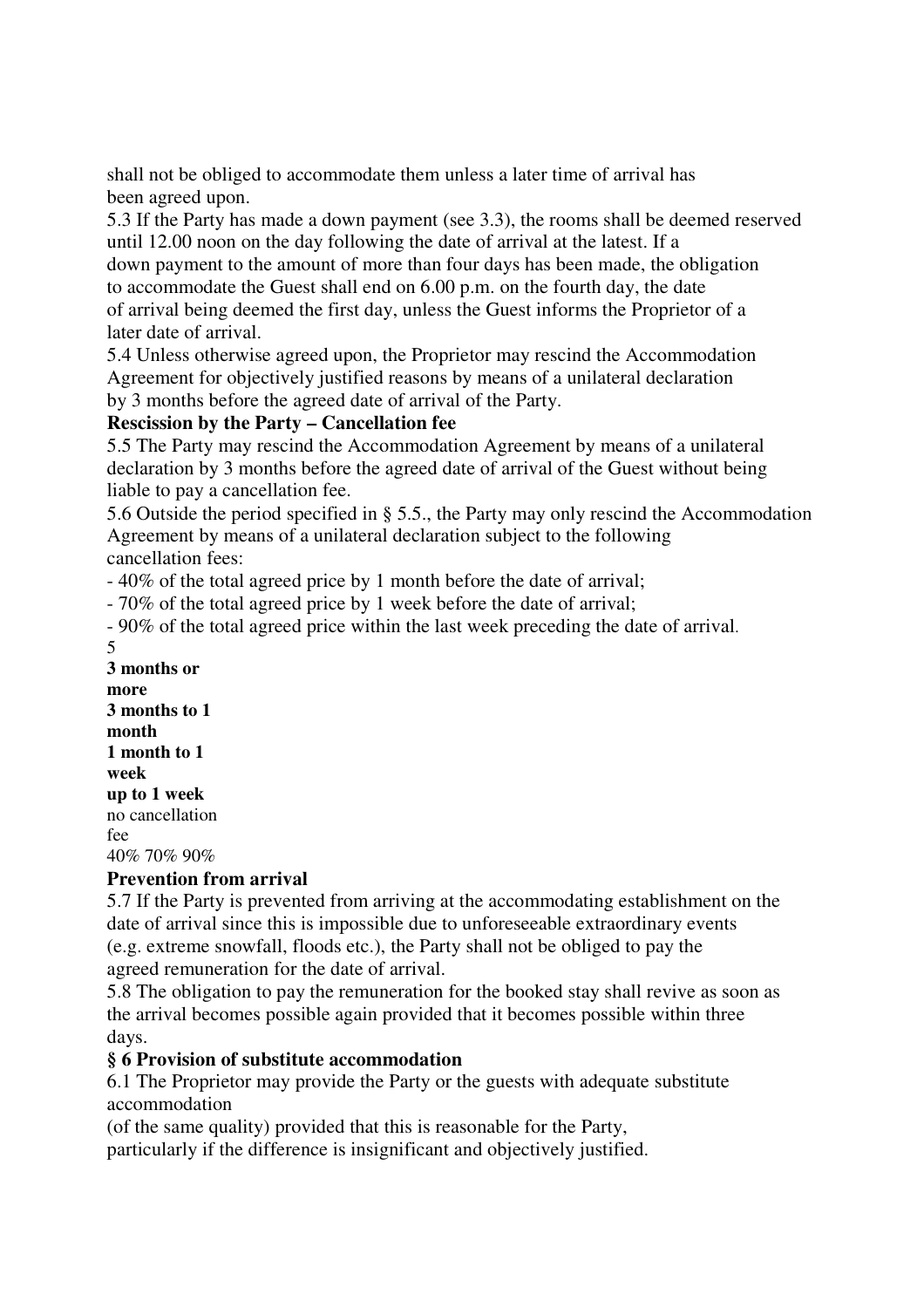6.2 An objective justification shall, for example, be deemed given if the room(s) has (have) become unusable, guests that have already been accommodated prolong their stay, the establishment is overbooked or this becomes necessary due to other important operational activities.

6.3 Any extra expenses arising from such substitute accommodation shall be paid by the Proprietor.

# **§ 7 Rights of the Party**

7.1 By entering into an Accommodation Agreement, the Party shall acquire the right to make normal use of the rented rooms and the facilities of the accommodating establishment that are usually accessible to the guests for use without any special conditions and of the usual service. The Party shall exercise their rights in accordance with any applicable hotel and/or guest regulations (rules of the house). 6

# **§ 8 Obligations of the Party**

8.1 The Party shall be obliged to pay the agreed remuneration plus any extra amounts that have arisen from the use of special services by the Party and/or the accompanying guests plus any applicable VAT by the date of departure at the latest.

8.2 The Proprietor shall not be obliged to accept foreign currencies. If the Proprietor accepts foreign currencies, such shall be accepted at the current price if possible. If the Proprietor accepts foreign currencies or cashless means of payment, the

Party shall pay any associated costs, e.g. for inquiries with credit card companies, telegrams etc.

8.3 The Party shall be liable towards the Proprietor for any damage caused by themselves or the Guest or any other persons that receive services of the Proprietor with the knowledge or in accordance with the intention of the Party.

#### **§ 9 Rights of the Proprietor**

9.1 If the Party refuses to pay or is in arrears with the agreed remuneration, the Proprietor shall be entitled to make use of the legal right of retention in accordance

with § 970c of ABGB [Austrian Civil Code] and the legal right of lien in accordance with § 1101 of ABGB with respect to the items brought along by the Party or the Guest. Furthermore, the Proprietor shall be entitled to make use of this right of retention or lien in order to secure its claims under the Accommodation Agreement, particularly for catering, other expenses made for the Party and for any kind of damage claims.

9.2 If services are requested in the room of the Party or during unusual times of the day (after 8.00 p.m. and before 6.00 a.m.), the Proprietor shall be entitled to charge an extra remuneration. However, such extra remuneration shall be indicated on the price board for the room. The Proprietor may also refuse such services for operational reasons.

9.3 The Proprietor shall be entitled to issue invoices or interim invoices for its services at any time.

7

#### **§ 10 Obligations of the Proprietor**

10.1 The Proprietor shall be obliged to provide the agreed services to an extent that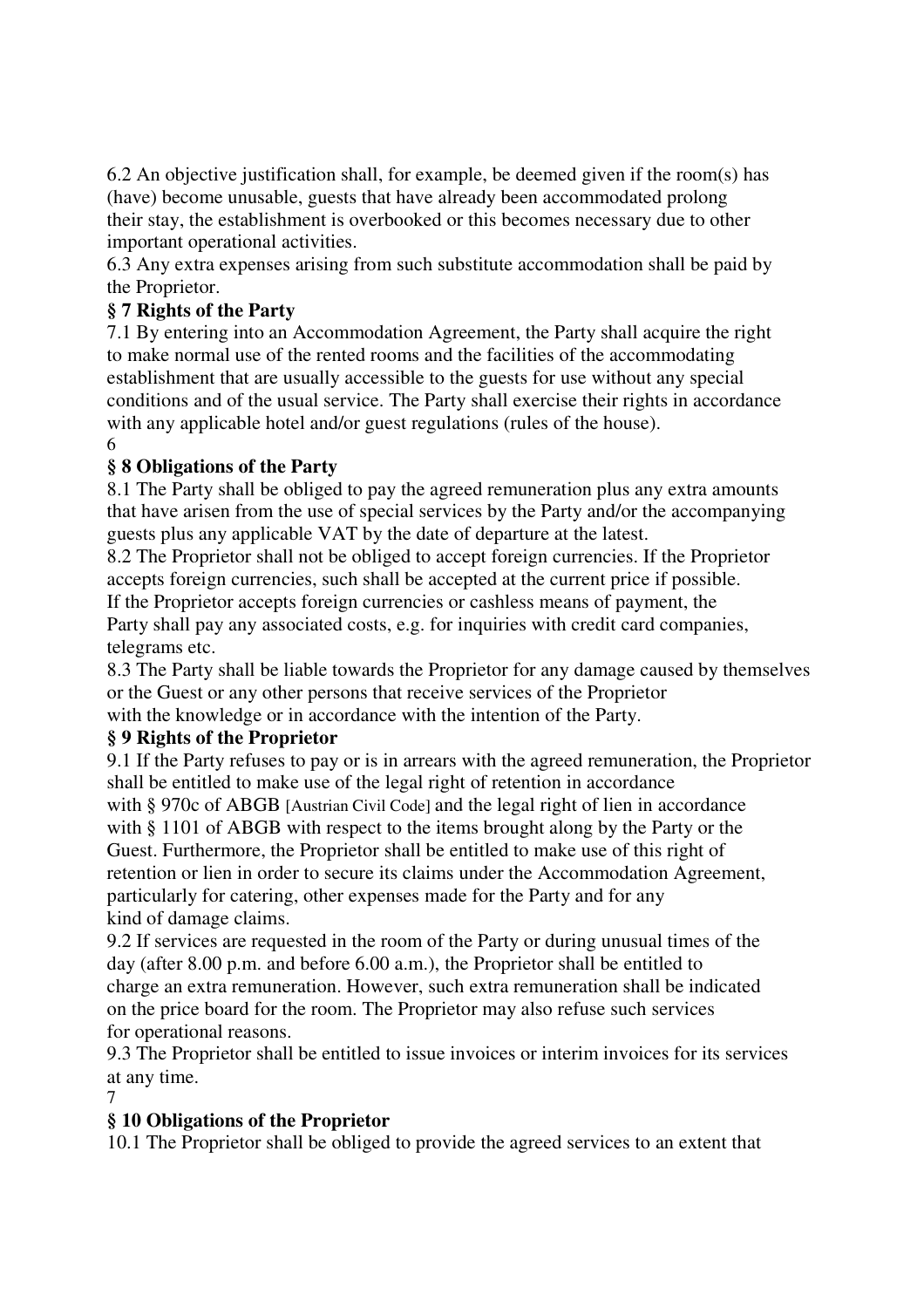complies with its standards.

10.2 Extra services of the Proprietor that must be indicated accordingly since they are not included in the accommodation remuneration shall, by way of example, include: a) Extra accommodation services that may be invoiced separately, such as the provision of lounges, sauna, indoor and/or outdoor swimming pool, solarium, garages etc.;

b) A reduced price shall be charged for the provision of additional beds or cribs.

#### **§ 11 Liability of the Proprietor for damage to items of guests**

11.1 The Proprietor shall be liable for the items brought along by the Party in accordance with §§ 970 ss of ABGB. The Proprietor shall only be liable if the items have been handed over to the Proprietor or the persons authorised by the Proprietor or deposited in a place assigned by such or intended for such purpose. Unless the Proprietor provides other evidence, the Proprietor shall be liable for its own fault or the fault of its vicarious agents and visitors. In accordance with § 970 sec. 1 of ABGB, the Proprietor shall only be liable up to the amount specified in the Austrian law on the liability of landlords and other entrepreneurs of 16 November 1921 (*Bundesgesetz über die Haftung der Gastwirte und anderer Unternehmer*) as amended. If the Party or the Guest fails to immediately comply with the Proprietor's request to deposit their items in a special deposit, the Proprietor shall be released from any liability. The amount of any liability of the Proprietor shall be limited to a maximum of the sum insured under the third-party liability insurance of such Proprietor. Any fault of the Party or Guest shall be taken into account. 11.2 The Proprietor may not be held liable for slight negligence. If the Party is an Entrepreneur,

the Proprietor may neither be held liable for gross negligence. In such event, the burden of proof to show the fault shall lie with the Party. No consequential or indirect damage and no loss of profit shall be reimbursed.

11.3 The Proprietor shall only be liable for valuables, money and securities up to an amount of currently  $\epsilon$ 550.--. The Proprietor shall only be liable for any exceeding damage in the event it has accepted such items for deposition knowing their quality or in the event the damage has been caused by itself or its vicarious agents. The limitation of liability in accordance with 12.1 and 12.2 shall apply accordingly. 8

11.4 The Proprietor may refuse to deposit valuables, money and securities if the items are significantly more valuable than those usually handed over for deposition by the guests of the accommodating establishment.

11.5 In each event of deposition, liability shall be excluded if the Party and/or Guest fails to immediately notify the Proprietor of the occurred damage. Furthermore, such claims shall be asserted in court within three years from their knowledge or possible knowledge to the Party and/or Guest; otherwise, the right shall become extinct.

# **§ 12 Limitations of liability**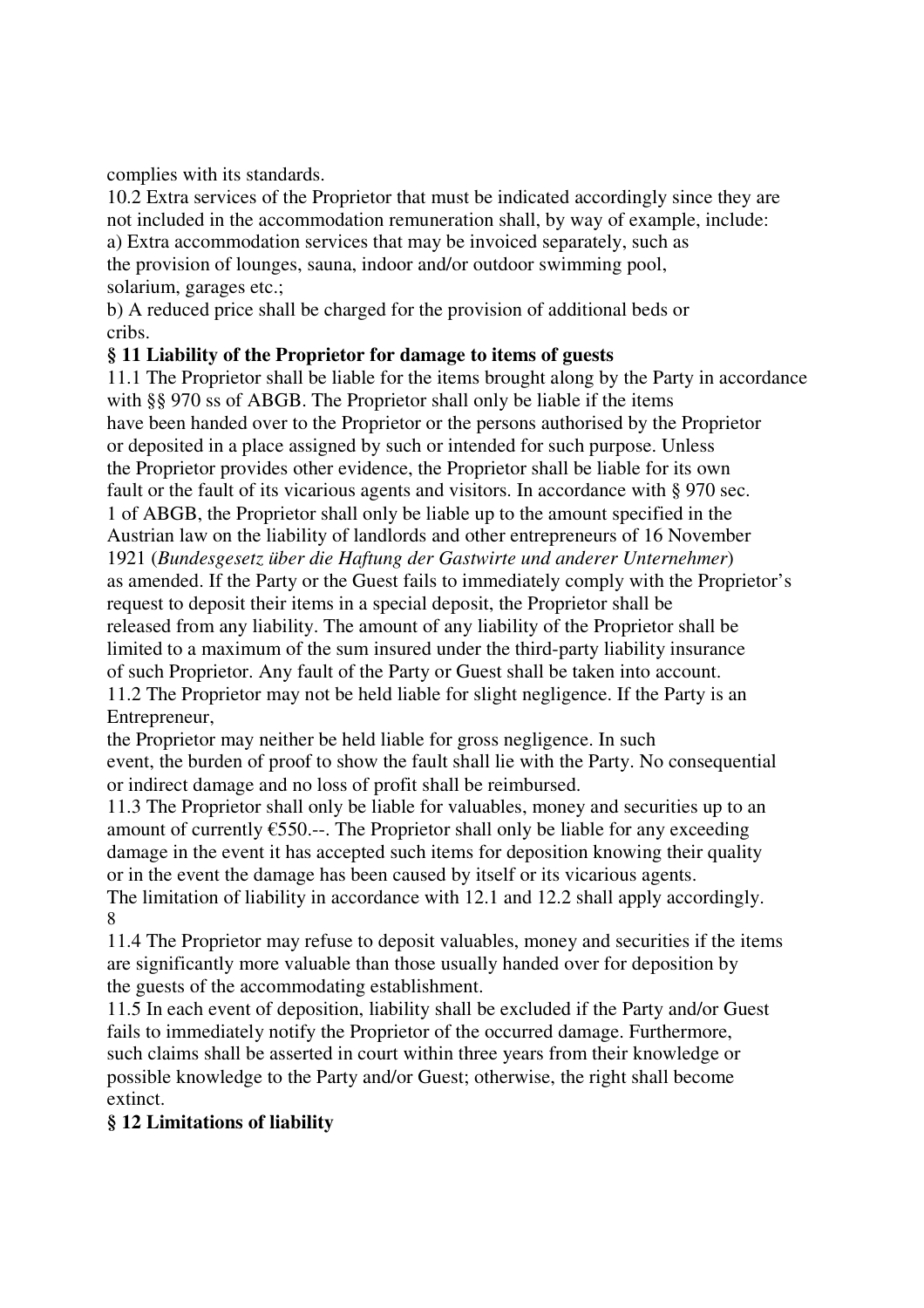12.1 If the Party is a Consumer, the Proprietor may not be held liable for slight negligence,

except for bodily injury.

12.2 If the Party is an Entrepreneur, the Proprietor may not be held liable for slight or gross negligence. In such event, the burden of proof to show the fault shall lie with the Party. No consequential, non-material or indirect damage and no loss of profit shall be reimbursed. The damage to be reimbursed shall at any case be limited to the amount of the damage incurred because the Party has relied on the validity of the agreement (*Vertrauensinteresse*).

# **§ 13 Animals**

13.1 Animals may only be brought to the accommodating establishment with the prior consent of the Proprietor and against extra remuneration.

13.2 The Party bringing along an animal shall be obliged to properly keep and/or supervise

such animal during their stay or to have it kept and/or supervised by a qualified third party at their own expense.

13.3 The Party and/or Guest bringing along an animal shall have an according animal liability insurance and/or personal liability insurance that covers any potential damage caused by animals. Evidence of such insurance shall be provided to the Proprietor upon request.

13.4 The Party and/or their insurance company shall be jointly and severally liable towards the Proprietor for any damage caused by the animals brought along. Such damage shall particularly also include any compensation to be paid by the Proprietor to third parties.

13.5 Animals shall not be permitted to enter the lounges, saloons, restaurants and wellness zones.

9

# **§ 14 Prolongation of the accommodation**

14.1 The Party may not claim for a prolongation of their stay. If the Party informs the Proprietor in time that they intend to prolong their stay, the Proprietor may consent to a renewal of the Accommodation Agreement. However, the Proprietor shall not be obliged to do so.

14.2 If the Party is prevented from leaving the accommodating establishment on the date of departure since all ways of travel are blocked or unusable due to unforeseeable extraordinary events (e.g. extreme snowfall, floods etc.), the Accommodation Agreement shall automatically be renewed for the duration of such prevention from departure. The remuneration to be paid for this period may only be reduced if the Party is unable to fully use the offered services of the accommodating establishment due to the extraordinary weather conditions. The Proprietor shall be entitled to charge as a minimum the remuneration corresponding to the price usually charged in the low season.

#### **§ 15 Termination of the Accommodation Agreement – Early cancellation**

15.1 If the Accommodation Agreement has been made for a definite term, it shall end upon the expiry of such term.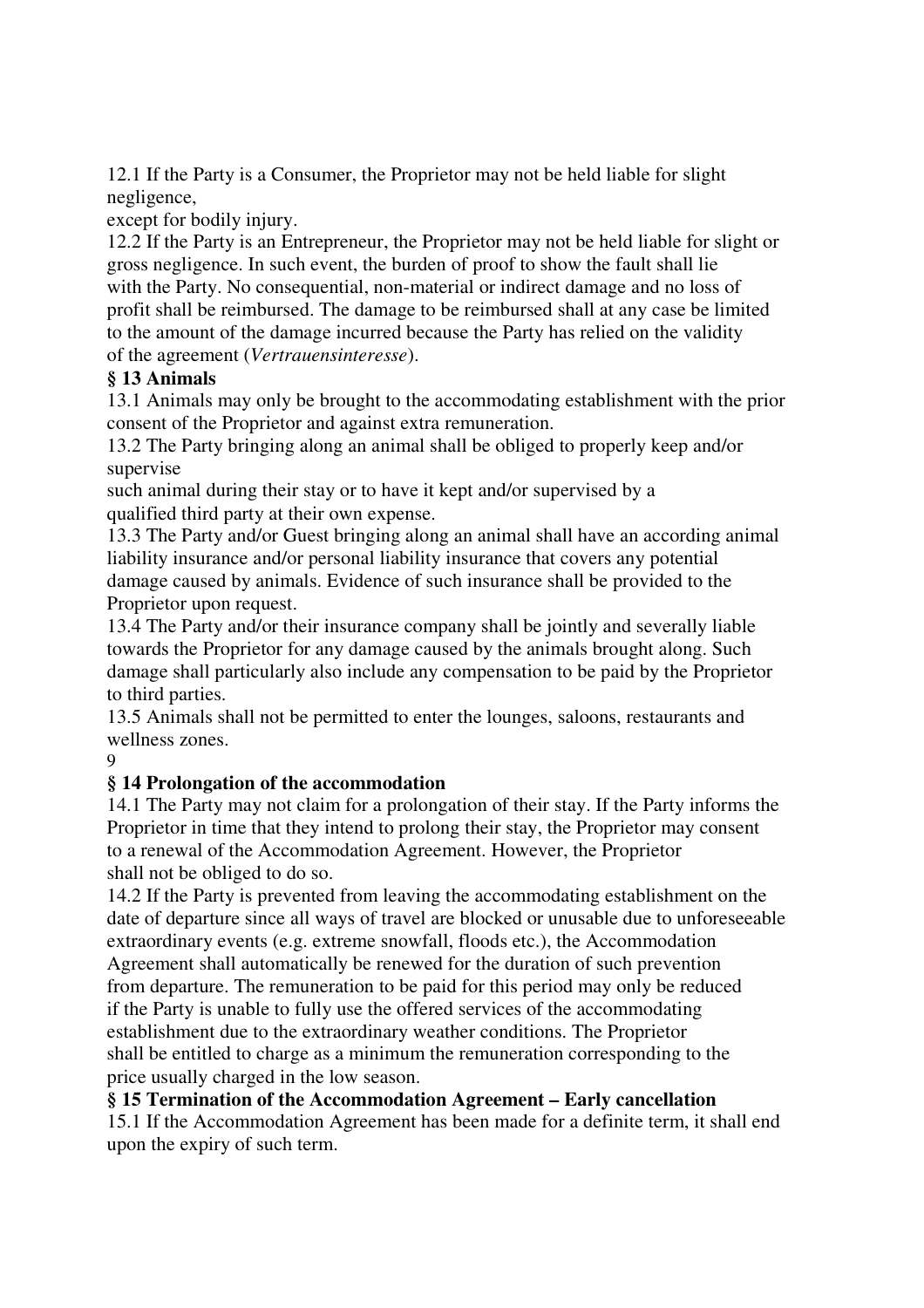15.2 If the Party leaves prematurely, the Proprietor shall be entitled to charge the total agreed remuneration. The Proprietor shall deduct anything saved due to the failure to use its scope of services or maintained by letting the booked rooms to other guests. Such savings shall only be deemed to exist if the capacities of the accommodating establishment are fully used upon the Guest's failure to use the

booked rooms and the room can be let to other guests due to the cancellation by the Party. The burden of proof to show that savings have been made shall lie with the Party.

15.3 Upon the death of a Guest, the Agreement with the Proprietor shall become extinct. 15.4 If the Accommodation Agreement has been made for an indefinite term, the Parties may terminate the Agreement by 10.00 a.m. of the third day preceding the intended end of the Agreement.

15.5 The Proprietor shall be entitled to terminate the Accommodation Agreement with immediate effect for important reasons, particularly if the Party and/or the Guest a) makes significantly adverse use of the rooms or makes their stay intolerable for the other guests, the owner, its vicarious agents or the third parties staying at the accommodating establishment due to ruthless, offensive or other10 wise highly improper conduct or commits an act against property, morality or physical safety towards these persons that is subject to penalty;

b) suffers of a contagious disease or a disease the duration of which exceeds the term of accommodation or otherwise is in need of care;

c) fails to settle the presented invoices when they become payable within a reasonably set period (3 days).

15.6 If the performance of the Agreement becomes impossible due to circumstances to be deemed events of force majeure (e.g. acts of God, strike, lockout, official orders etc.), the Proprietor may terminate the Accommodation Agreement at any time without giving prior notice unless the Agreement is already deemed terminated under the law or the Proprietor is released of its obligation to accommodate the Party. Any claims for damages etc. by the Party shall be excluded.

#### **§ 16 Sickness or death of the Guest**

16.1 If a Guest gets sick during their stay at the accommodating establishment, the Proprietor shall arrange for medical care at the request of the Guest. In the event of imminent danger, the Proprietor shall arrange for medical care even without the special request of the Guest, particularly if this is necessary and the Guest is unable to do so themselves.

16.2 As long as the Guest is unable to make decisions or it is not possible to contact the family of the Guest, the Proprietor shall arrange for medical care at the expense of the Guest. However, the extent of such care shall end as soon as the

Guest is able to make decisions or their family has been informed about the sickness. 16.3 The Proprietor shall particularly be entitled to damages from the Party or the Guest or, in the event of their death, their successors for the following expenses:

a) unsettled medical costs, costs for ambulance transports, drugs and medical aids

b) room disinfections that have become necessary,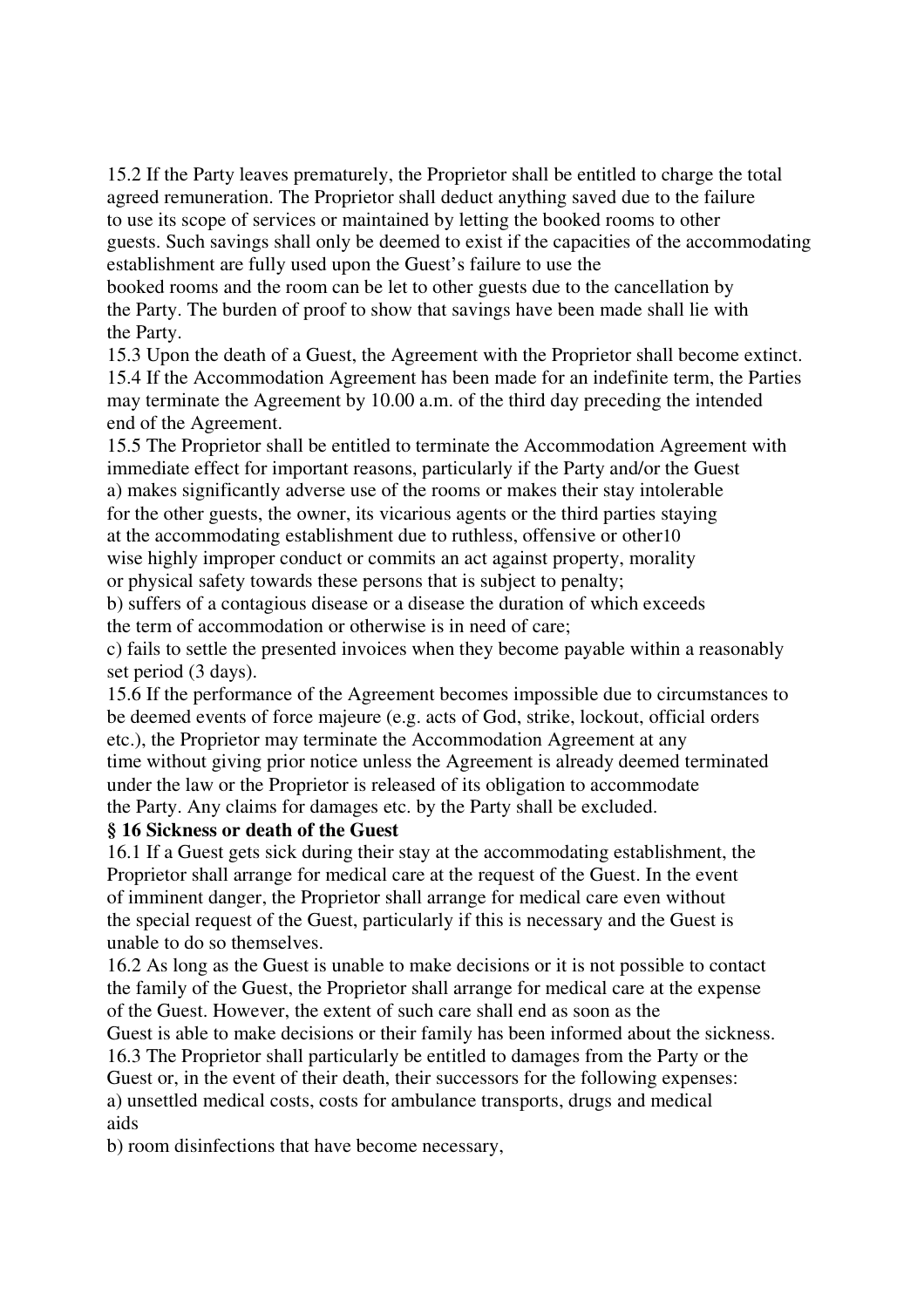c) linen, bed sheets and bed furnishing that have become unusable, or otherwise the disinfection of thorough cleaning of all of these items,

d) restoration of walls, furniture, carpets etc. if such have been contaminated or damaged in relation with the sickness or death,

e) rent for the room, provided that it has been occupied by the Guest, plus any days during which the rooms are unusable due to disinfection, vacation etc.,

f) any other damage incurred by the Proprietor.

11

# **§ 17 Place of performance, place of jurisdiction and applicable law**

17.1 The place of performance shall be the place where the accommodating establishment is situated.

17.2 These Terms and Conditions shall be governed by Austrian adjective and substantial law under exclusion of the provisions of international private law (particularly IPRG [Austrian act on international private law] and the Rome Convention of 1980) and the UN Sales Convention.

17.3 If the Party is an Entrepreneur, the exclusive place of jurisdiction shall be the domicile of the Proprietor; however, the Proprietor shall also be entitled to assert its rights before any other court that is competent for the location and matter.

17.4 If the Accommodation Agreement has been made with a Party that is a Consumer who has their domicile or ordinary residence in Austria, actions against the Consumer may exclusively be filed at the domicile, ordinary residence or place of work of such Consumer.

17.5 If the Accommodation Agreement has been made with a Party that is a Consumer who has their domicile in a member state of the European Union (except for Austria), Iceland, Norway or Switzerland, the court that is competent for the domicile of the Consumer in the event of actions against the Consumer in the relevant matter shall have exclusive jurisdiction.

12

# **§ 18 Miscellaneous**

18.1 Unless otherwise specified in the above provisions, any time limits shall start upon the document by which such time limit is instructed being delivered to the Party that must comply with the time limit. When calculating a time limit based on days, the day of the moment or event to which the start of the time limit refers shall not be included in the calculation. Time limits based on weeks or months shall refer to the day of the week or month that corresponds to the day starting from which the time limit is to be counted according to its name or number. If the relevant month lacks such day, it shall be replaced with the last day of such month.

18.2 Any declarations shall be received by the other party by the last day of the time limit (12.00 midnight).

18.3 The Proprietor shall be entitled to offset any of its claims against claims of the Party. The Party shall not be entitled to offset any of its claims against claims of the Proprietor unless the Proprietor is insolvent or the Party's claim has been established by a court or acknowledged by the Proprietor.